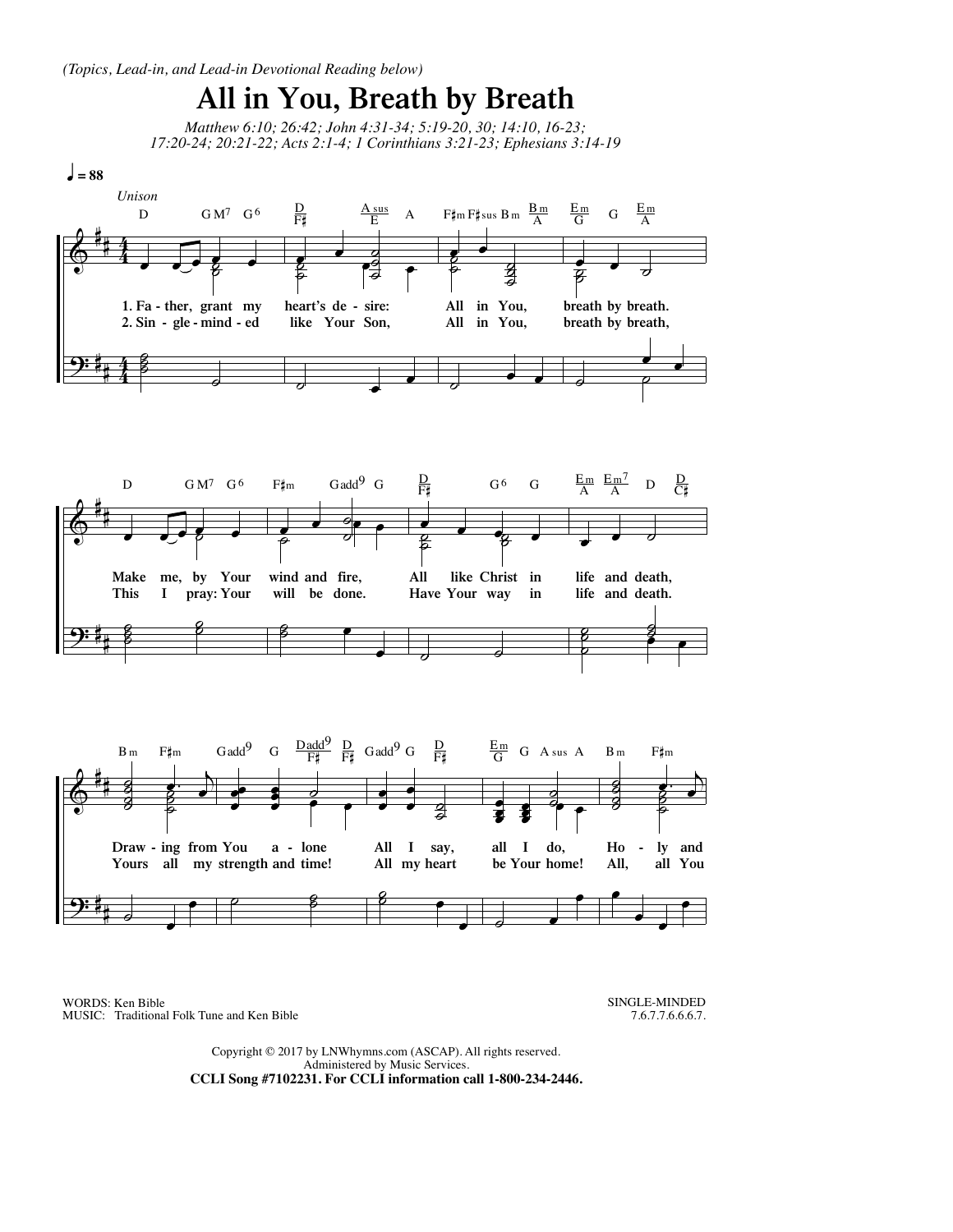

- TOPICS: Consecration; Father & Son, joining their relationship; Holiness; Holy Spirit; Living in Christ; Lord's Prayer
- LEAD-IN: *"Anyone who loves me will obey my teaching. My Father will love them, and we will come to them and make our home with them."* (John 14:23, NIV)

LEAD-IN DEVOTIONAL READING:

## **Every Moment in You**

Father, You desired it. You have always desired it. You planned it. You prepared it. You promised it. And by Your Spirit, You have patiently nurtured a hunger for it in my heart.

So now,

finally,<br>in belated response to all You have done,<br>I ask for it,<br>I pray for it,<br>as Your needy child: